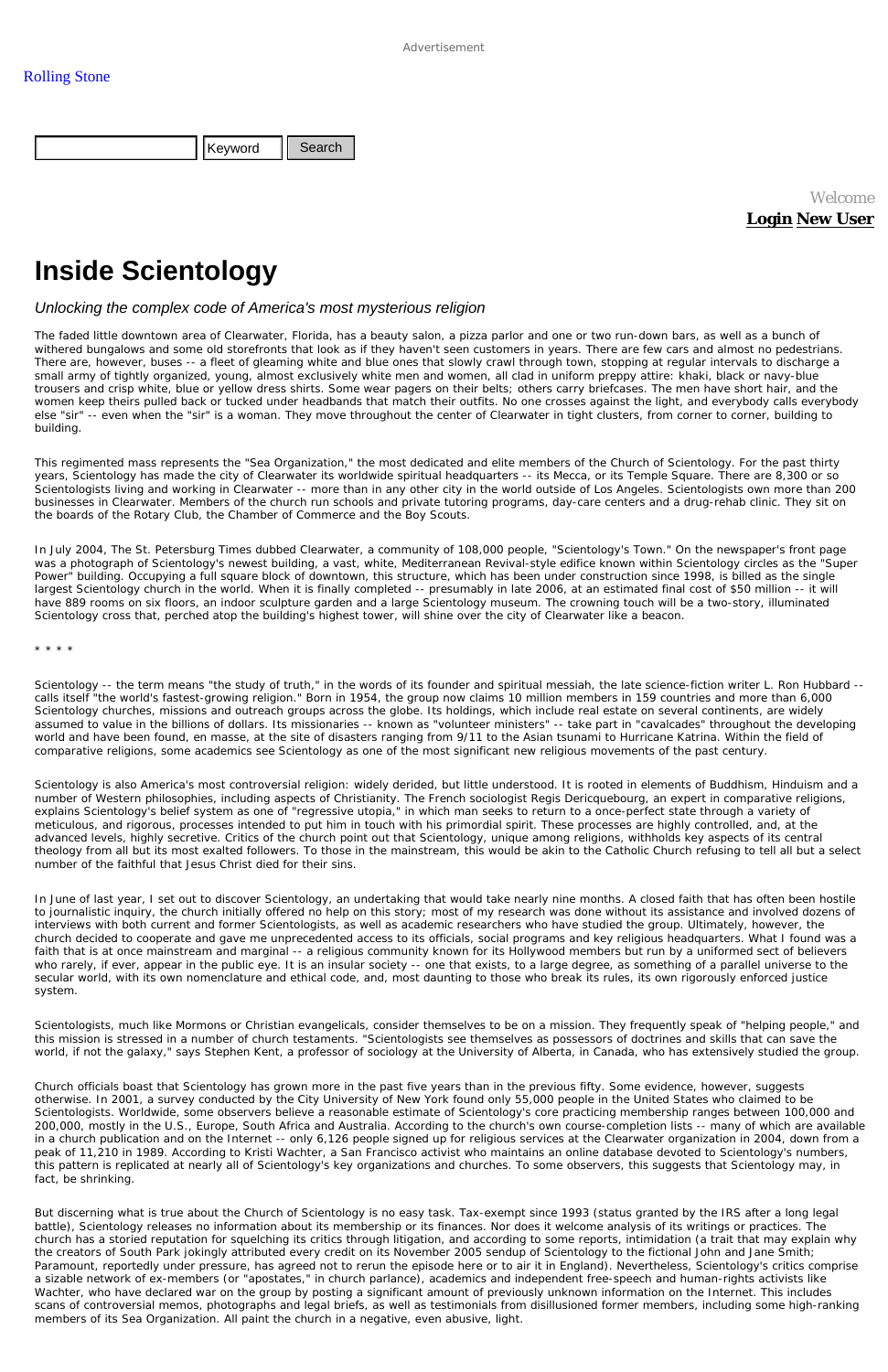When asked what, if anything, posted by the apostates is true, Mike Rinder, the fifty-year-old director of the Church of Scientology International's legal and public-relations wing, known as the Office of Special Affairs, says bluntly, "It's all bullshit, pretty much."

But he admits that Scientology has been on a campaign to raise its public profile. More than 23 million people visited the Scientology Web site last year, says Rinder, one of the highest-ranking officials in the church. In addition, the church claims that Scientology received 289,000 minutes of radio and TV coverage in 2005, many of them devoted to the actions of Tom Cruise, the most famous Scientologist in the world, who spent much of the spring and summer of 2005 promoting Scientology and its beliefs to interviewers ranging from Oprah Winfrey to Matt Lauer.

Shortly after *Rolling Stone* decided to embark on this story, Cruise called our offices to say that he would not participate. Several weeks later, the magazine was visited by Cruise's sister, Lee Anne DeVette, an upper-level Scientologist who until recently also served as Cruise's publicist, along with Mike Rinder. Both expressed their dissatisfaction with previous coverage of Scientology by major media outlets, and they warned against what they perceived to be the unreliability of the faith's critics -- "the wackos," as Rinder described them. He then invited *Rolling Stone* to Los Angeles to show us "the real Scientology" -- a trip that took five months to set up.

A number of people who have spoken for the purposes of this article have done so for the very first time. Several, in speaking of their lives spent in the church, requested that their identities be protected through the change of names and other characteristics. Others insisted that not even a gender be attached to their comments.

There will always be schisms in any religious group, as well as people who, upon leaving their faith, decide to "purge" themselves of their experiences. This is particularly true in the case of members of so-called new religions, which often demand total commitment from their members. Scientology is one of these religions. "We're not playing some minor game in Scientology," Hubbard wrote in a policy paper titled "Keeping Scientology Working," which is required reading for every member. "The whole agonized future of this planet, every man, woman and child on it, and your own destiny for the next endless trillions of years depend on what you do here and now with and in Scientology. This is a deadly serious activity."

\* \* \* \*

It is impossible to go anywhere in downtown Clearwater without being watched by security cameras. There are about 100 of them, set up on all of Scientology's properties, which include several hotels, a former bank and a number of administrative buildings. Cameras face in, toward the buildings themselves, as well as out at the street.

While some might find this disconcerting, Natalie Walet, 17, thinks it's normal. "It's just a point of security," she says over coffee one evening at the downtown Starbucks. She notes that Scientology's buildings have been marred with graffiti and are routinely picketed, which she sees as a sign of religious bigotry. "You have a church that a lot of people don't like, and some people are assholes," she says. That said, Natalie adds, most people in Clearwater have "very high standards and morals -- they're ethical people."

A pretty girl with a long black ponytail, Natalie was born and raised in Scientology. Both of her parents and her grandmother are church members, and her involvement in Scientology centers around Clearwater. But the church has other far-flung hubs, including the organizational headquarters in Los Angeles, home to the powerful Church of Scientology International; and *Freewinds*, the 440-foot cruise ship that docks in Curacao and is used as a training facility, meeting hall and vacation destination for elite Scientologists, including Cruise and John Travolta. There is also "Gold Base," the exclusive desert compound housing the Religious Technology Center, or RTC, the financial hub of the church, located about eighty miles southeast of Los Angeles, home to David Miscavige, the charismatic forty-five-year-old who heads up the international church.

Natalie's everyday reality is one of total immersion in all things Hubbard. Scientology kids are raised in a very different manner than mainstream kids. Most of them, like Natalie, have been educated by special tutors, and enrolled, as Natalie was when she was younger, in private schools run by Scientologists that use a Hubbard-approved study technique. Most kids are also put "on course" -- enrolled in classes at the church that teach both children and adults self-control, focus and communication skills. Natalie was put on course, upon her own insistence, when she was seven or eight years old. Between school and church, life was "kind of a bubble," she says.

It is a steamy night, and Natalie is dressed in a sleeveless black Empire-waist blouse and tight jeans; her short, bitten nails are painted red. She lights a Marlboro Menthol. Smoking is Natalie's only vice. She neither drinks nor takes drugs of any sort -- "once in a grand while I'll take a Tylenol," she says. "But only if my headache is really bad." She admits this with embarrassment because Scientologists consider many illnesses to be psychosomatic and don't believe in treating them with medicine, even aspirin.

Like all Scientologists, Natalie considers her body to be simply a temporary vessel. She thinks of herself as an immortal being, or "thetan," which means that she has lived trillions of years, and will continue to be reborn, again and again. Many Eastern religions have similar beliefs, and Natalie is quick to note that Scientology is "actually a very basic religion. It has a lot of the same moral beliefs as others." What's special about Scientology, Natalie says, is that it "bears a workable applied technology that you can use in your everyday life."

"Technology," or "tech," is what Scientologists call the theories, methods and principles espoused by L. Ron Hubbard -- "LRH," as Natalie calls him. To the devout, he is part prophet, part teacher, part savior -- some Scientologists rank Hubbard's importance as greater than Christ's -- and Hubbard's word is considered *the word*. Hubbard was a prolific writer all his life; there are millions of words credited to him, roughly a quarter-million of them contained within *Dianetics*, the best-selling quasiscientific self-help book that is the most famous Scientology text.

Published in 1950, *Dianetics* maintained that the source of mental and physical illness could be traced back to psychic scars called "engrams" that

were rooted in early, even prenatal, experiences, and remained locked in a person's subconscious, or "reactive mind." To rid oneself of the reactive mind, a process known as going "Clear," Dianetics, and later Scientology, preached a regressive-therapy technique called auditing, which involves reexperiencing incidents in one's past life in order to erase their engrams.

Natalie is a fan of auditing, something she's been doing since she was a small child. Most auditing is done with a device called the electropsychometer, or E-meter. Often compared to lie detectors, E-meters measure the changes in small electrical currents in the body, in response to questions posed by an auditor. Scientologists believe the meter registers thoughts of the reactive mind and can root out unconscious lies. As Natalie explains it, the E-meter is "like a guide that helps the auditor to know what questions to ask." Sometimes, she says, you might not remember certain events, and you might not know what is causing your problems. "But they'll just dig it up until you go, 'Holy shit, was *that* what was going on?'" She smiles. "And afterward, you feel so much better."

Natalie has just begun her path to Scientology enlightenment, known as the Bridge to Total Freedom. There are specific stages, or "grades," of the Bridge, and the key to progressing "upward" is auditing: hundreds, if not thousands, of sessions that Scientologists believe can not only help them resolve their problems but also fix their ethical breaches, much as Catholics might do in confessing their sins. The ultimate goal in every auditing session is to have a "win," or moment of revelation, which can take a few minutes, hours or even weeks -- Scientologists are not allowed to leave an auditing session until their auditor is satisfied.

So far, Natalie has gotten much of her auditing for free, through her parents, who have both worked for the church. But many Scientologists pay dearly for the service. Unique among religious faiths, Scientology charges for virtually all of its religious services. Auditing is purchased in 12.5-hour blocks, known as "intensives." Each intensive can cost anywhere from \$750 for introductory sessions to between \$8,000 and \$9,000 for advanced sessions. When asked about money, church officials can become defensive. "Do you want to know the real answer? If we could offer everything for free, we would do it," says Rinder. Another official offers, "We don't have 2,000 years of acquired wealth to fall back on." But Scientology isn't alone,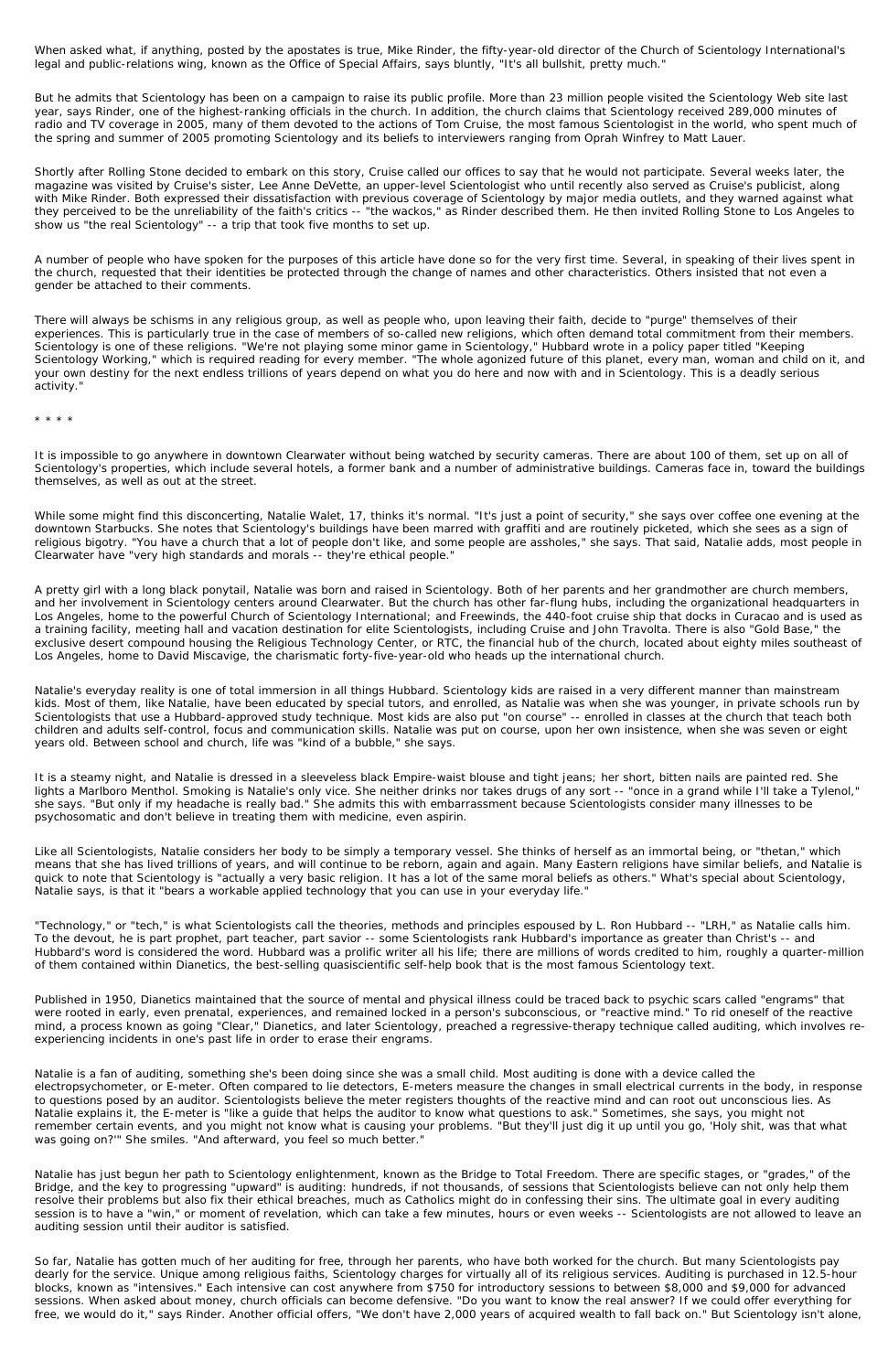church leaders insist. Mormons, for example, expect members to tithe a tenth of their earnings.

Still, religious scholars note that this is an untraditional approach. "Among the things that have made this movement so controversial," says S. Scott Bartchy, director of the Center for the Study of Religion at UCLA, "are its claims that its forms of therapy are 'scientific' and that the 'truth' will only be revealed to those who have the money to purchase advancement to the various levels leading to 'being clear.' It is this unvarnished demand for money that has led many observers to opine that the entire operation looks more like a business than a religion." Clearing the stages along the Bridge to Total Freedom is a process that can take years and cost tens and often hundreds of thousands of dollars -- one veteran Scientologist told me she "donated" \$250,000 in a twenty-year period. Other Scientologists can wind up spending family inheritances and mortgaging homes to pay the fees. Many, like Natalie's parents, work for their local church so they can receive auditing and courses for free.

Both of Natalie's parents are Clear, she says. Her grandmother is what's called an "Operating Thetan," or "OT." So is Tom Cruise, who is near the top of Scientology's Bridge, at a level known as OT VII. OTs are Scientology's elite -- enlightened beings who are said to have total "control" over themselves and their environment. OTs can allegedly move inanimate objects with their minds, leave their bodies at will and telepathically communicate with, and control the behavior of, both animals and human beings. At the highest levels, they are allegedly liberated from the physical universe, to the point where they can psychically control what Scientologists call MEST: Matter, Energy, Space and Time.

\* \* \* \*

The most important, and highly anticipated, of the eight "OT levels" is OT III, also known as the Wall of Fire. It is here that Scientologists are told the secrets of the universe, and, some believe, the creation story behind the entire religion. It is knowledge so dangerous, they are told, any Scientologist learning this material before he is ready could die. When I ask Mike Rinder about this, he casts the warning in less-dire terms, explaining that, before he reached OT III -- he is now OT V -- he was told that looking at the material early was "spiritually not good for you." But Hubbard, who told followers that he discovered these secrets while on a trip to North Africa in 1967, was more dramatic. "Somehow or other I brought it off, and obtained the material and was able to live through it," he wrote. "I am very sure that I was the first one that ever did live through any attempt to attain that material."

Scientologists must be "invited" to do OT III. Beforehand, they are put through an intensive auditing process to verify that they are ready. They sign a waiver promising never to reveal the secrets of OT III, nor to hold Scientology responsible for any trauma or damage one might endure at this stage of auditing. Finally, they are given a manila folder, which they must read in a private, locked room.

These materials, which the Church of Scientology has long struggled to keep secret, were published online by a former member in 1995 and have been widely circulated in the mainstream media, ranging from *The New York Times* to last year's *South Park* episode. They assert that 75 million years ago, an evil galactic warlord named Xenu controlled seventy-six planets in this corner of the galaxy, each of which was severely overpopulated. To solve this problem, Xenu rounded up 13.5 trillion beings and then flew them to Earth, where they were dumped into volcanoes around the globe and vaporized with bombs. This scattered their radioactive souls, or thetans, until they were caught in electronic traps set up around the atmosphere and "implanted" with a number of false ideas -- including the concepts of God, Christ and organized religion. Scientologists later learn that many of these entities attached themselves to human beings, where they remain to this day, creating not just the root of all of our emotional and physical problems but the root of all problems of the modern world.

"Hubbard thought it was important to have a story about how things got going, similar to the way both Jews and Christians did in the early chapters of Genesis," says UCLA's Bartchy. "All religion lives from the sense either that something in life is terribly wrong or is profoundly missing. For the most part, Christianity has claimed that people have rebelled against God with the result that they are 'sinners' in need of restoration and that the world is a very unjust place in need of healing. What Hubbard seems to be saying is that human beings are really something else -- thetans trapped in bodies in the material world -- and that Scientology can both wake them up and save them from this bad situation."

The church considers OT III confidential material. But there are numerous science-fiction references in Scientology texts available to members of all levels. The official "Glossary for Scientology and Dianetics" includes an entry for "space opera," a sci-fi genre that the glossary says "is not fiction and concerns actual incidents." Scientology's "Technical Dictionary" makes reference to a number of extraterrestrial "invader forces," including one, the "Marcab Confederacy," explained as a vast, interplanetary civilization more than 200,000 years old that "looks almost exact duplicate [sic] but is worse off than the current U.S. civilization." Indeed, as even Rinder himself points out, Hubbard presented a rough outline of the Xenu story to his followers in a 1967 taped lecture, "RJ 67," in which he noted that 75 million years ago a cataclysmic event happened in this sector of the galaxy that has caused negative effects for everyone since. This material is available to lower-level Scientologists. But the details of the story remain secret within Scientology.

Rinder has fielded questions on Scientology's beliefs for years. When I ask him whether there is any validity to the Xenu story, he gets red-faced, almost going into a tirade. "It is not a *story*, it is an auditing level," he says, neither confirming nor denying that this theology exists. He says that OT material -- and specifically the material on OT III -- comprises "a small percent" of what Scientology is all about. But it is carefully guarded. Scientologists on the OT levels often carry their materials in locked briefcases and are told to store them in special secure locations in their homes. They are also strictly forbidden from discussing any facet of the materials, even with their families. "I'm not explaining it to you, and I *could not* explain it to you," says Rinder heatedly. "You don't have a hope of understanding it."

Those who have experienced OT III report that getting through it can be a harrowing experience. Tory Christman, a former high-ranking Scientologist who during her tenure in the faith reached the near-pinnacle of enlightenment, OT VII, says it took more than ten years before she was finally invited onto OT III. Once there, Christman was shocked. "You've jumped through all these hoops just to get to it, and then you open that packet, and the first thing you think is, '*Come on*,'" she says. "You're surrounded by all these people who're going, 'Wow, isn't it amazing, just getting the data? I can tell it's really changed you.' After a while, enough people say it and you're like, 'Wow. You know, I really feel it.'"

Natalie has a long way to go before she reaches OT III. Although virtually everything about the OT levels is available on the Internet, "I don't look at

that stuff," Natalie says. She believes it is mostly "entheta," which are lies, or negative information about Scientology meant to undermine the faith. "You know, sometimes in school, kids would hear I'm a Scientologist and be like, 'No way -- are you an alien?'" Natalie says. "I don't get mad about it. I just go, 'OK, let me tell you what it really is.'"

Natalie's view of Scientology is the one church officials promote: that it is not a religion about "space aliens" but simply a set of beliefs that can help a person live a better life. And Natalie appears to be the poster child for Scientology as a formula for a well-adjusted adolescence. Articulate and poised, she is close to her family, has a wide circle of Scientologist and non-Scientologist friends and graduated from high school last spring as a straight-A student. "I'm not saying that everybody must be a Scientologist," she says. "But what I am saying is that I see it work. I've learned so much about myself. LRH says, 'What is true for you is what you observe to be true.' So I'm not here to tell you that Scientology is the way, or that these are the answers. *You* decide what is true."

\* \* \* \*

Truth is a relative concept when discussing the life of Lafayette Ronald Hubbard. He was born in 1911, and, according to his legend, lived a life of heroic acts and great scientific and spiritual accomplishment until his death, in 1986. Photos of Hubbard in robust middle age -- often wearing an ascot -- hang in every Scientology center. You can read Hubbard's official biography on the Scientology Web site, which portrays the man Scientologists call the "Founder" as a great thinker, teacher, scientist, adventurer, ethnographer, photographer, sailor and war hero.

The reality of Hubbard's life is less exhilarating but in many ways more interesting. The son of a U.S. naval officer, he was by all accounts an unremarkable youth from Tilden, Nebraska, who flunked out of George Washington University after his sophomore year and later found moderate success as a penny-a-word writer of pulp fiction, publishing hundreds of stories in fantasy magazines like *Astounding Science Fiction*. As a lieutenant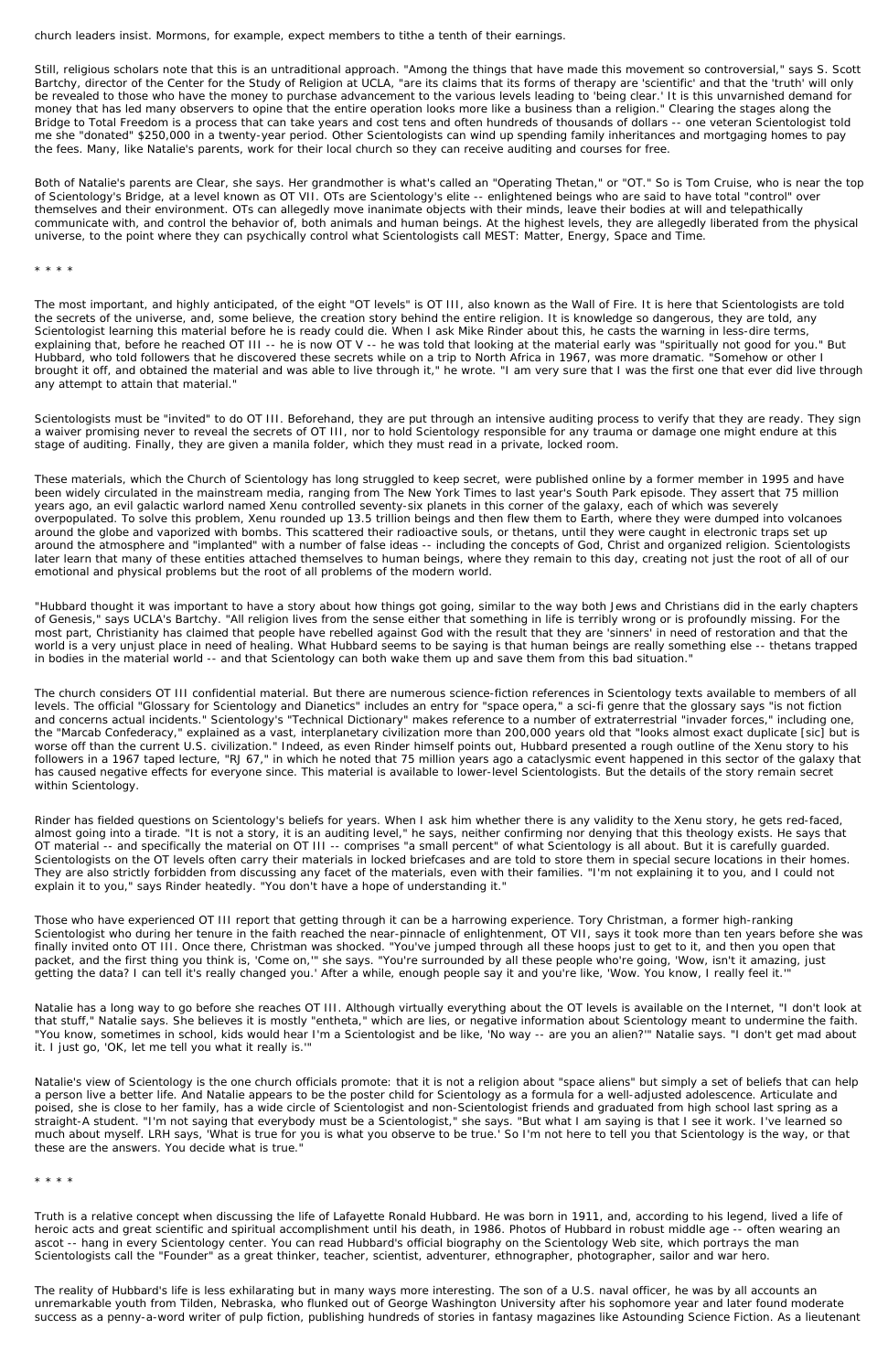in the Navy, Hubbard served, briefly, in World War II, but never saw combat and was relieved of his command. He spent the last months of the war as an outpatient at a naval hospital in Oakland, California, where he received treatment for ulcers. Years later, Hubbard would claim to have been "crippled and blinded" in battle, and that, over a year or so of intense "scientific research," he'd cured himself using techniques that would later become part of Dianetics.

After the war, Hubbard made his way to Pasadena, California, a scientific boomtown of the 1940s, where he met John Whiteside Parsons, a society figure and a founder of CalTech's Jet Propulsion Laboratory. A sci-fi buff, Parsons was also a follower of the English occultist Aleister Crowley. Parsons befriended Hubbard and invited him to move onto his estate. In one of the stranger chapters in Hubbard's life, recorded in detail by several biographers, the soon-to-be founder of Dianetics became Parsons' assistant -- helping him with a variety of black-magic and sex rituals, including one in which Parsons attempted to conjure a literal "whore of Babalon [sic]," with Hubbard serving as apprentice.

Charming and charismatic, Hubbard succeeded in wooing away Parsons' mistress, Sara Northrup, whom he would later marry. Soon afterward, he fell out with Parsons over a business venture. But having absorbed lessons learned at Parsons' "lodge," Hubbard set out to figure his next step. In his 1983 autobiography, *Over My Shoulder: Reflections on a Science Fiction Era*, the sci-fi writer Lloyd Eshbach describes meeting Hubbard in the late 1940s. "I'd like to start a religion," Eshbach recalls Hubbard saying. "That's where the money is."

*Dianetics: The Modern Science of Mental Health* was published in May 1950, and it soon became a runaway hit. Written as sort of a practical poppsychology book, *Dianetics* promised that by practicing certain techniques, some of which seemed almost hypnotic, one could be free of sickness, anxiety, aggression and anti-social tendencies, and develop perfect memory and astounding intelligence. Hailed by the newspaper columnist Walter Winchell as a "new science" that "from all indications will prove to be as revolutionary for humanity as the first caveman's discovery and utilization of fire," *Dianetics* remained on the *New York Times* best-seller list for twenty-eight consecutive weeks.

But a number of factors, including condemnation from the American Psychological Association, hurt book sales. Public support for Dianetics took a downturn, and by the end of 1952, Hubbard was facing financial ruin.

Rather than admit defeat, Hubbard "improved" Dianetics and unveiled what he claimed was an even more sophisticated path to enlightenment: Scientology. This new technique was designed to restore, or enhance, the abilities of the individual, as opposed to simply getting rid of the reactive mind. In 1954, the first Church of Scientology was born, in Los Angeles. L. Ron Hubbard was now the founder of his own religion.

From there, Hubbard set about spreading Scientology around the world, opening churches in England, Australia, New Zealand and elsewhere. In 1955, a policy known as "Project Celebrity" was launched with the aim of recruiting stars in the arts, sports, business and government -- those dubbed "Prime Communicators" -- who could help disseminate the message. As incentive, these celebrities were given free courses; those who did outstanding work could be "awarded" an OT level, in honor of their service to the organization. Special churches -- known as "celebrity centres" - were set up, allowing its members to practice Scientology away from the public eye. The most lavish of these is the neo-Gothic Celebrity Centre International, which is housed in a former chateau on Franklin Avenue, at the foot of the Hollywood Hills.

Among the high-profile types who dabbled in Scientology was the writer William S. Burroughs, who would later attack the organizational structure as suppressive of independent thought. But other artists were less critical. John Travolta became a Scientologist in 1975 after reading *Dianetics*. "My career immediately took off," he states in a personal "success story" published in the book *What Is Scientology*? "I landed a leading role on the TV show *Welcome Back, Kotter* and had a string of successful films." Indeed, Travolta says, "Scientology put me into the big time."

In addition to Travolta, Scientology attracted musicians Chick Corea and Isaac Hayes, actresses Mimi Rogers and Kirstie Alley, and the influential acting coach Milton Katselas, who brought in a number of others, including actresses Anne Archer and Kelly Preston, who later became Travolta's wife. And those celebrities begat others, including Tom Cruise, who was introduced by his then-wife, Rogers, and Jenna Elfman, introduced by her husband, actor Bodhi Elfman. Others, such as Juliette Lewis, Erika Christensen and Beck, were born into Scientology.

But as Scientology raised its profile, so too did it find itself under increased scrutiny by the U.S. government, which raided Scientology's offices a number of times in the late 1950s and early 1960s. In 1963, the Food and Drug Administration confiscated hundreds of E-meters from Scientology's Washington, D.C., offices (the FDA accused the church of making false claims about its healing powers). Soon afterward, Hubbard moved his base of operation from the U.S. to England, but continued to face condemnation from a variety of Western governments. To avoid such scrutiny, Hubbard purchased a small fleet of ships in 1967, and, dubbing himself "Commodore," headed for the high seas, which would serve as Scientology's official home and, some maintain, tax shelter until the mid-1970s.

Serving Hubbard at sea were a small group of devoted followers who comprised a private navy of sorts. They were known, collectively, as the "Sea Organization," and dressed in full naval uniforms. Mike Rinder, who joined the Sea Org when he was eighteen, served on Hubbard's lead ship, the *Apollo*, as a deckhand. He arrived in 1973, having endured years of discrimination in his native Australia (southeastern Australia banned Scientology from 1965 to 1982). "You couldn't own Scientology books," he says. "If you did, you had to hide them because if the police came and found them, they'd take them away."

On the *Apollo*, Rinder found Hubbard, a reputed recluse, to be totally accessible. He hosted weekly movie nights and often strolled across the ship talking with the crew. "What was most incredible about being with him was that he made you feel that you were important," Rinder recalls. "He didn't in any way promote himself or his own self-importance. He was very, very loving and had the widest range of knowledge and experience that you could possibly imagine -- he'd studied everything." Rinder marvels at Hubbard's abilities: He knew how to cultivate plants, fix cars, shoot movies, mix music, fly an airplane, sail ships.

At sea, Hubbard, who had officially resigned his post as the head of the Church of Scientology (leaving the day-to-day management of the church to lesser officials), worked on his writings and "discoveries." Hubbard also began to obsess over the forces he saw opposing him, including journalists, whom Hubbard long distrusted and even banned from ever becoming Scientologists. Worse still were psychiatrists, a group that, coupled with the pharmaceutical-drug industry -- in Hubbard's words, a "front group" -- operated "straight out of the terrorist textbooks," as he wrote in a 1969 essay titled "Today's Terrorism." He accused psychiatrists of kidnapping, torturing and murdering with impunity. "A psychiatrist," he wrote, "kills a young girl for sexual kicks, murders a dozen patients with an ice pick, castrates a hundred men."

To attack his enemies, Hubbard issued a policy known as "Fair Game," which maintained that all who opposed Scientology could be "tricked, sued or lied to and destroyed." This policy was enforced by Scientology's quasisecret police force, known as the Guardian's Office. By the 1970s, among its tasks was "Operation Snow White," a series of covert activities that included bugging the Justice Department and stealing documents from the IRS. (Scientology officials say Fair Game was canceled decades ago.)

The plan was discovered in FBI raids on Scientology's Los Angeles and Washington, D.C., offices in 1977, which yielded wiretap equipment, burglary tools and about 90,000 pages of documents. Eleven Scientology officials, including Hubbard's third wife, Mary Sue, went to federal prison for their role in the plot, which led to a 1982 "sweep" of the church's upper management.

By then, Hubbard, who was cited as an "unindicted co-conspirator" in Operation Snow White, had vanished from the public eye. For the next several years, rumors of his whereabouts circulated freely -- he was at sea; he was on an island. In fact, Hubbard was on his isolated ranch, Whispering Wind, near the town of Creston, in the California desert. He was attended by a small number of Scientology officials, and his physician, Dr. Eugene Denk, who treated him for a number of conditions, including chronic pancreatitis. On January 17th, 1986, Hubbard suffered a crippling stroke. A week later, he died, in a 1982 Blue Bird motor home on his property. He was seventy-four years old.

Upon Hubbard's death, his ambitious twenty-five-year-old aide, David Miscavige, who would soon succeed him as leader of the church, announced that Scientology's founder had willingly "dropped" his healthy body and moved on to another dimension. In keeping with Hubbard's wishes, his body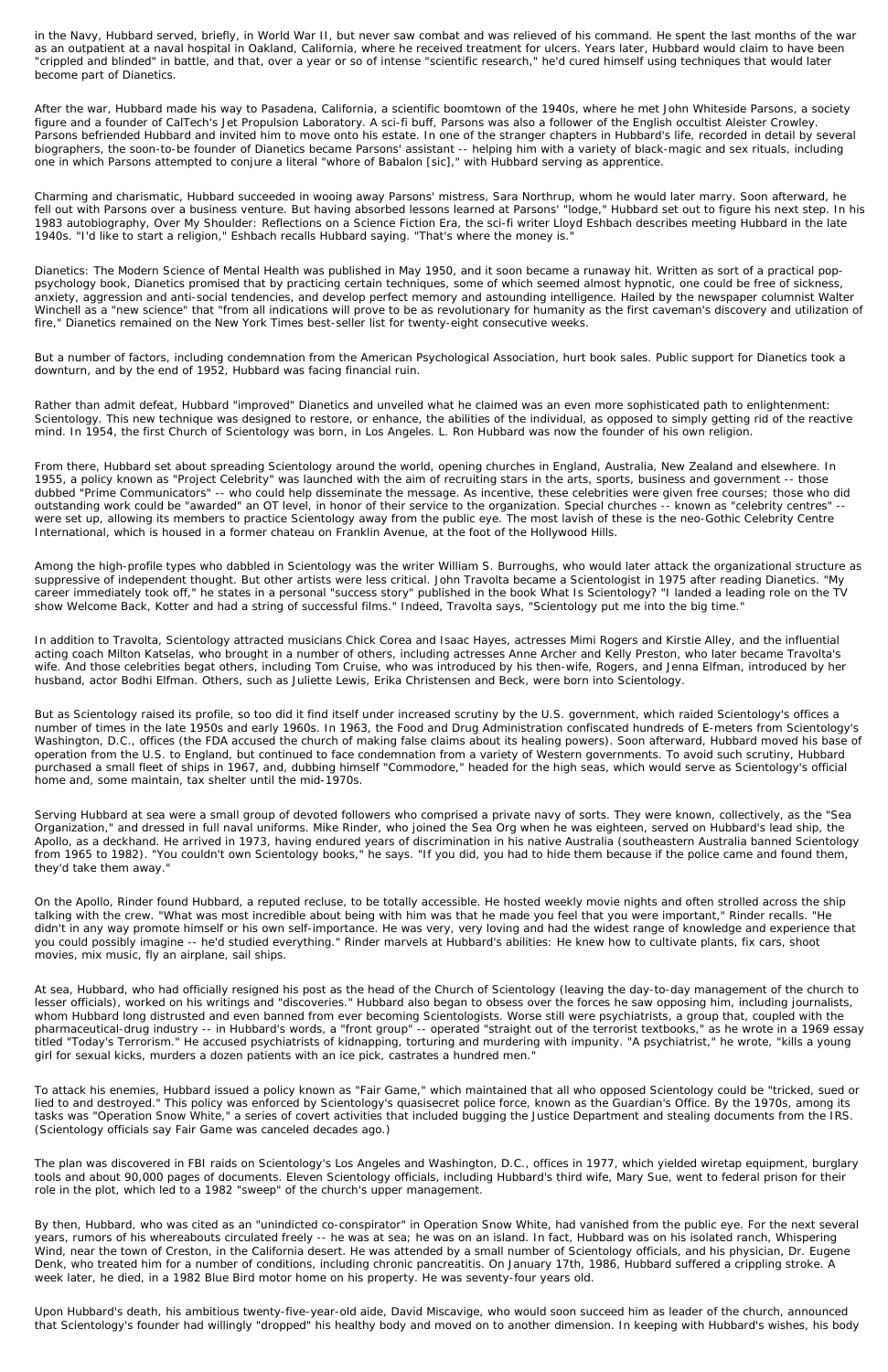was cremated within twenty-four hours. There was no autopsy. But the coroner's report described the father of Scientology as in a state of decrepitude: unshaven, with long, thinning whitish-red hair and unkempt fingernails and toenails. In Hubbard's system was the anti-anxiety drug hydroxyzine (Vistaril), which several of his assistants would later attest was only one of many psychiatric and pain medications Hubbard ingested over the years.

These secrets were kept under wraps by Scientology officials. The church would later be named Hubbard's successor in accordance with his will, which had been amended and signed just a day before his death. In it, Hubbard ceded the copyrights to all of his works, as well as a significant portion of his estate, making Scientology, not Hubbard's wife and five children, his primary heir.

Today, every church or Scientology organization has an office reserved for Hubbard. Usually found on the church's ground floor, it is carefully maintained with books, desk, chair, pens, notepads, desk ornaments and other accouterments, as if the Founder might walk in at any moment.

\* \* \* \*

The imposing limestone-and-granite Church of Scientology in midtown Manhattan calls itself the "New York Org." A stately building on West 46th Street, northwest of Times Square, it is here that I come, on a hot July afternoon, to experience Scientology for myself.

The first Scientologist I meet here is a kid named Emmett: a clear-eyed and enthusiastic young man in his early twenties whose job is to be a "bodyrouter," which means someone who brings people into the church. "Hi!" he says, accosting me as I stand near the center's entrance. "Do you have a minute?" He waves a postcard-size flier in my face. "We're showing a fifteen-minute film inside," he says. "It's about Dianetics. Ever heard of it?"

He ushers me through a set of glass doors and into the church's lobby, a glossy-marble space with the kind of lighting that bathes everything in a pinkish-golden glow. It is set up as a sort of museum, with a number of video-display panels, one of which offers an earnest testimonial by Tom Cruise. "The Aims of Scientology," a document written by Hubbard, also hangs in the lobby, and it declares Scientology's goals as "simple, but great," including "a civilization without insanity, without criminals and without war; where the able can prosper and honest beings can have rights, and where man is free to rise to greater heights."

The New York Org claims to receive more than 500 phone calls per day, and nearly as many visitors in a week. But aside from its staff, I find the place to be almost entirely empty. Seated alone in a small auditorium, I watch the film, which turns out to be an infomercial featuring a cast of "real" people talking about how Dianetics changed their lives, curing them of ailments ranging from cancer to depression. Scientology is not mentioned once in the film. Nor is Hubbard. And neither are mentioned afterward, during an hour or so conversation I have with a motherly woman in her early fifties named Laurie. She is what is known as a "greeter," and her role is to keep me in the church long enough for me to feel encouraged that, maybe, all of this is worth my time.

Self-betterment is a powerful concept to use as a sales technique, and Laurie begins her pitch in the gentlest of ways. "Tell me about yourself," she says. "What made you interested in Scientology?"

"I guess I was just curious," I tell Laurie.

"Good!" she says with a smile. "We like curious!"

In the next hour or so, Laurie asks me a number of questions: Am I married? Am I happy? What are my goals? Do I feel that I'm living up to my potential?

A failure to live up to potential is one of the things known in Scientology as one's "ruin." In trying to get at mine, Laurie is warm and nonaggressive. And, to my amazement, I begin to open up to her. While we chat, she delivers a soft sell for Scientology's "introductory package": a four-hour seminar and twelve hours of Dianetics auditing, which is done without the E-meter. The cost: just fifty dollars. "You don't have to do it," Laurie says. "It's just something I get the feeling might help you." She pats my arm, squeezes it warmly.

Then she gets down to business and presents me with the \$100 Dianetics "starter" kit, which includes a large-type copy of Hubbard's tome, a few CDs and some workbooks to practice the stuff at home. "It's really such a good thing you came in," Laurie adds reassuringly. "You'll see."

On my next visit to the church, the following day, I see Laurie again. She spots me as soon as I walk in and rushes to greet me. "You're back!" She gives me a hug. "I am so glad you decided to give this a try." She then introduces me to a preppy-looking guy in his early thirties named Rurik, who, wasting no time on small talk, leads me to the church's second floor and installs me in a room for my introductory seminar. As with the previous day's film, I'm the only one there. Rurik starts his lecture with the claim that the mind really isn't in the brain. "Close your eyes and think of a picture of a cat," he tells me. I do. "Now, open your eyes and point to where you saw that picture."

I point to my eyes.

Rurik grins. "See? When you're asked to use your mind, you don't point to the brain."

The brain, Rurik says, has absolutely no bearing on our thoughts or feelings. Nor, he adds, does the mind -- its chief function is to serve as a memory bank of all we've experienced in trillions of years of lifetimes. Indeed, Scientology holds that the entire field of neurological and mental-

health research -- from Freud to the study of brain chemistry -- is pseudoscience. In Scientology's overview text, *What Is Scientology*?, psychiatry is described as a "hodgepodge of unproven theories that have never produced any result -- except an ability to make the unmanageable and mutinous more docile and quiet, and turn the troubled into apathetic souls beyond the point of caring."

Most of the dedicated Scientologists I meet echo this opinion, including Kirstie Alley, who has been a Scientologist for more than twenty years and is the international spokesperson for Narconon, the church-supported anti-drug program. In an interview with Alley several weeks later, she calls Scientology the "anti-therapy." "Therapy is based on some guy analyzing you, and what he thinks is going on with you," she says. "And when he can't quite figure it out, he makes up a disease and gets a drug for that. If that doesn't work, he shocks you. And then surgery . . ." Scientology employs a holistic detoxification program known as the "purification rundown," which involves heavy doses of vitamin supplements, primarily niacin, used in conjunction with exercise and long hours in a sauna. Though many doctors point out that none of this has ever been scientifically proven, and, indeed, might be harmful, Scientology claims that the "purif" cleanses the body of impurities. "I can get someone off heroin a hell of a lot faster than I can get somebody off a psych drug," says Alley. "The guy on heroin's not being told daily, 'This is what you need for your disease, and you're gonna have to take this the rest of your life.'"

A few days later I arrive for my free Dianetics auditing sessions. I am put in a large, glass-enclosed room with a student auditor named David, who asks me to "relive" a moment of physical pain. "Don't choose something that's *too* stressful," David suggests.

Try as I might, I cannot relive much of anything -- indeed, I can barely focus, given that I am surrounded in the room by a number of other pairs who are all being asked to do the same thing. After fifteen minutes, I give up.

Jane, the registrar who is now handling my "case," then whisks me away and, taking a look at my Oxford Capacity Analysis -- a 200-item questionnaire that I filled out on my first day -- tells me that she thinks I need something more personal. "I really want you to have a win," she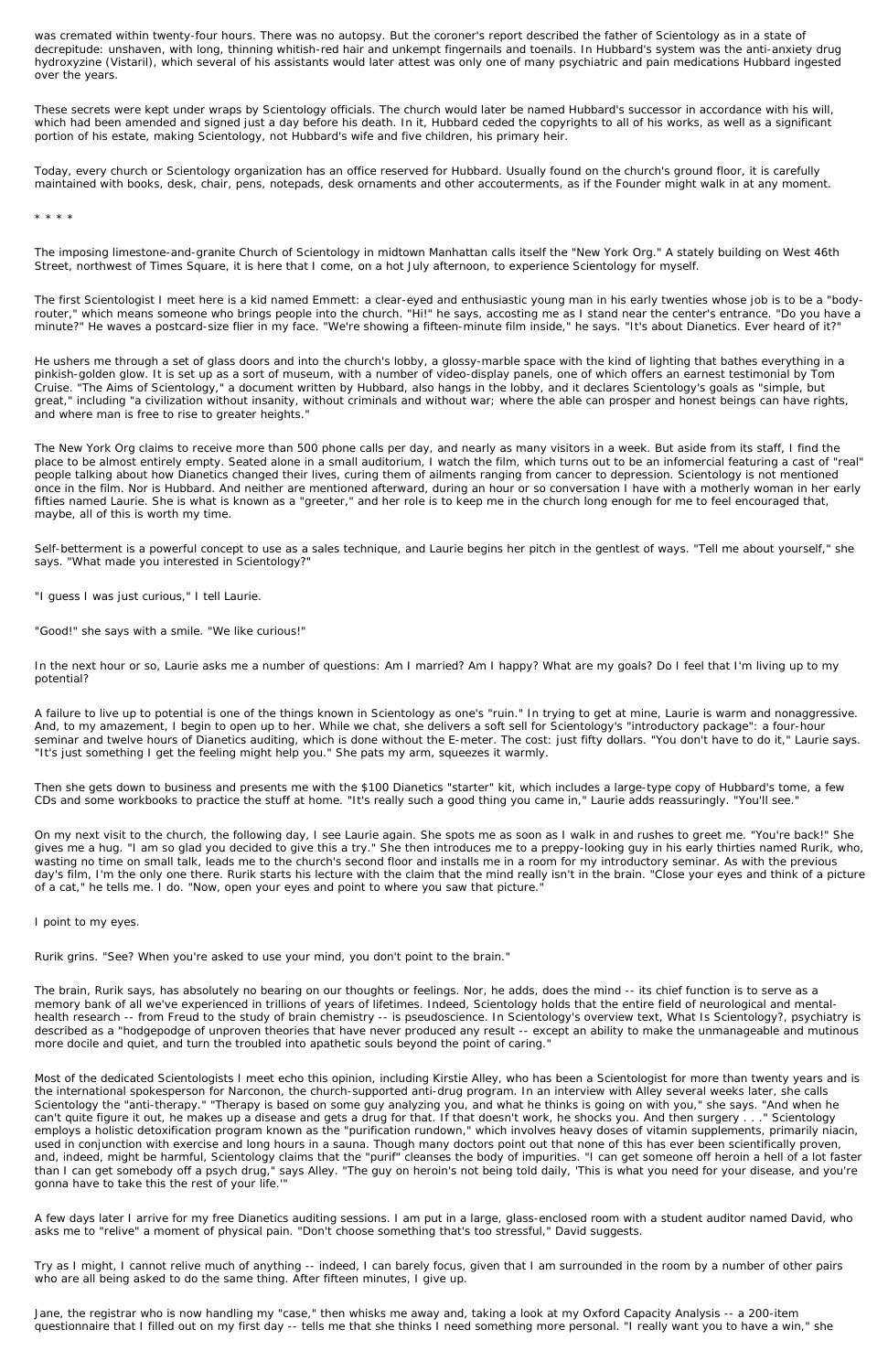says.

What Jane recommends is called Life Repair, basic Scientology counseling that she explains will "get to the root of what's inhibiting you." It is conducted in a private room, and involves one, but most likely two, 12.5-hour auditing "intensives," using the E-meter, which will cost around \$2,000. Coupled with the purif, which is recommended to anyone starting in Scientology, the total cost will be around \$4,000. "And then you'll be on the Bridge," Jane says enthusiastically. "You'll see. It'll change your life."

At the intake level, Scientology comes across as good, practical self-help. Rather than playing on themes that might distance a potential member - the concept that I am a "thetan," for example -- members hit on topics that have universal appeal. Instead of claiming some heightened degree of enlightenment, they come across as fellow travelers: people who smoke too much, who have had bad marriages, who have had addictions they couldn't handle but have somehow managed to land on their feet. Scientology, they explain, has been a form of "recovery." As one woman I meet puts it, "Scientology *works*."

There are, however, a few things that seem jarring. Like the cost: \$4,000 is a lot to spend for what Jane suggests are "basic" sessions. But perhaps even more alarming is the keen interest they take in my boyfriend. While Laurie inquired sympathetically about the dynamic of our relationship, Jane is suspicious, concerned with his views of the church and his attitude toward my being here. "If he's not open," she says, "that could be a problem."

And then there are Scientology's rules. A fiercely doctrinaire religion, Scientology follows Hubbard's edicts to the letter. Dissent or opposition to any of Hubbard's views isn't tolerated. Nor is debating certain church tenets -- a practice Scientologists view as "counterintentioned." Comporting oneself in any way that could be seen as contrary to church goals is considered subversive and is known as a "suppressive act." One text that sheds enlightenment on both the mind-set of the founder and the inner workings of the church is *Introduction to Scientology Ethics*, which every Scientologist owns. In this book, the list of suppressive acts is six pages long and includes crimes ranging from murder to "squirreling," or altering Hubbard's teachings.

Gold is the central dissemination facility for the church. It is best known as the home of Golden Era Productions, Scientology's film, video and sound facilities. Scientology produces myriad promotional and training films here, teaching parishioners everything from auditing techniques to what goes on during a marriage-counseling session. It also makes CDs, produces events and prints its own packaging. Even its E-meters are made here, in a building where Scientologists work on a sort of corporate assembly line, producing roughly 200 of the devices per week.

Jane hands me a form and asks me to sign. The document absolves Scientology of liability if I am not wholly satisfied with its services, and also requires me to pledge that neither I nor my family has ever sued, attacked or publicly criticized Scientology. It also asks me to pledge that I will never sue the church myself.

For the next several months, Jane and various other registrars call my cell phone, asking me to come back to the church and have a "win." I never do.

\* \* \* \*

Somewhere in the vast California scrubland east of Los Angeles, west of Palm Springs and near the town of Hemet, is Gold Base, the heart of the Scientology empire. It has been described in some news reports as a "top-secret" facility, monitored by security cameras and protected by electric fences. Most Scientologists have never been to Gold. Within church circles, it is often spoken of in whispers: as INT Base, Scientology's management headquarters and hangout for the likes of Tom Cruise and David Miscavige.

Gold, a former resort, was purchased by the church in the mid-Eighties and sits at the foot of the San Jacinto Mountains. A simple metal gate announces its presence, behind which is a long driveway and, beyond that, a golf course. The 500-acre grounds include grassy meadows and a small lake where swans and ducks roam at will. There are no visible security cameras. But there are electric fences. "*Of course* we have fences," says Tommy Davis, a senior church official who, with Rinder, accompanies me on a tour of the compound. "We have \$60 million worth of equipment here."

There is a Disney-esque quality to Gold Base. The focal point of the complex is a beige estate house, known as the Castle, which houses the film wing. The Tavern, a nearby stone carriage-house building, is used for visiting VIPs and is decorated in a King Arthur motif, complete with a sizable round table. There are winding paths and walkways made out of what appears to be fake flagstone. All of the buildings, save the Castle, are white, with blue-tiled roofs.

Breaking up the uniformity is a startling sight: a three-mast rudderless clipper ship, the *Star of California*, built into a hill overlooking the campus. Some former Scientologists say this structure was built for Hubbard -- though he'd "dropped his body" before it was finished -- but Rinder explains it as just "an idea someone had to build a ship" as a place to house restrooms and a snack bar near the pool. It has a broad wooden deck, mermaid figurines and, at its gangplank, a fishing net adorned with plastic crabs.

Despite these colorful landmarks, Gold is essentially an office park. Its buildings are furnished like a series of corporate suites, complete with bland gray or blue rugs. There's virtually no artwork save a few Scientology posters inscribed with the words of L. Ron Hubbard, and, in the sound studio, framed headshots of various Scientologist celebrities, including Tommy Davis' mother, Anne Archer.

Davis, 33, helps run the Celebrity Centre in Hollywood and is the scion of one of California's real estate dynasties. He freely admits to being a Hollywood rich kid. He dresses in Italian suits, drives a BMW and is addicted to his Blackberry. "I have enough money to never work a day in my life," he says.

But Davis, who calls L. Ron Hubbard "the coolest guy ever," works for the church as a nonuniformed member of the Sea Organization, the Church of Scientology's most powerful entity. Sea Org members staff all of the senior ecclesiastic positions in the church hierarchy, and the top members have exclusive authority over Scientology's funds. In a nod to the group's nautical beginnings, Sea Org members were required to wear naval-style uniforms, complete with epaulets for "officers," until several years ago. Today, for all but those who serve on the *Freewinds*, the epaulets have been retired. At Gold, whose entire population, save the actors and directors of Scientology films, are Sea Org members, men and women dress in the style of deckhands: short-sleeve dress shirts over dark T-shirts and chinos.

The church describes the Sea Org as a fraternal order -- not a legal entity -- requiring lifelong commitment. It is, in fact, an eternal commitment: Sea Org members sign contracts pledging 1 billion years of service to the church. Scientology's publicity materials portray the Sea Org as similar to the U.S. Marines: "The toughest, most dedicated team this planet has ever known," according to one recruiting brochure. "Against such a powerful team the opposition hasn't got a chance."

Kim Fries, who works in Gold's audiovisual editing department, has been in the Sea Org since she was fifteen. Now thirty-two, Fries says she couldn't imagine living any other way. "What else are you going to do with your life?" she says, with a flick of her dark, wavy hair.

The Sea Org has often been portrayed as isolated, almost monastic; members are rarely allowed to see films, watch TV or read mainstream magazines. "Are we devoted? Yes. Sequestered? No," says Fries, who married a fellow Sea Org member. "I go out into the world, I talk to people out in the world, I definitely live a very full life. This isn't a priesthood. I mean, if it were a priesthood, do you think I'd work here? It would just be so unhip."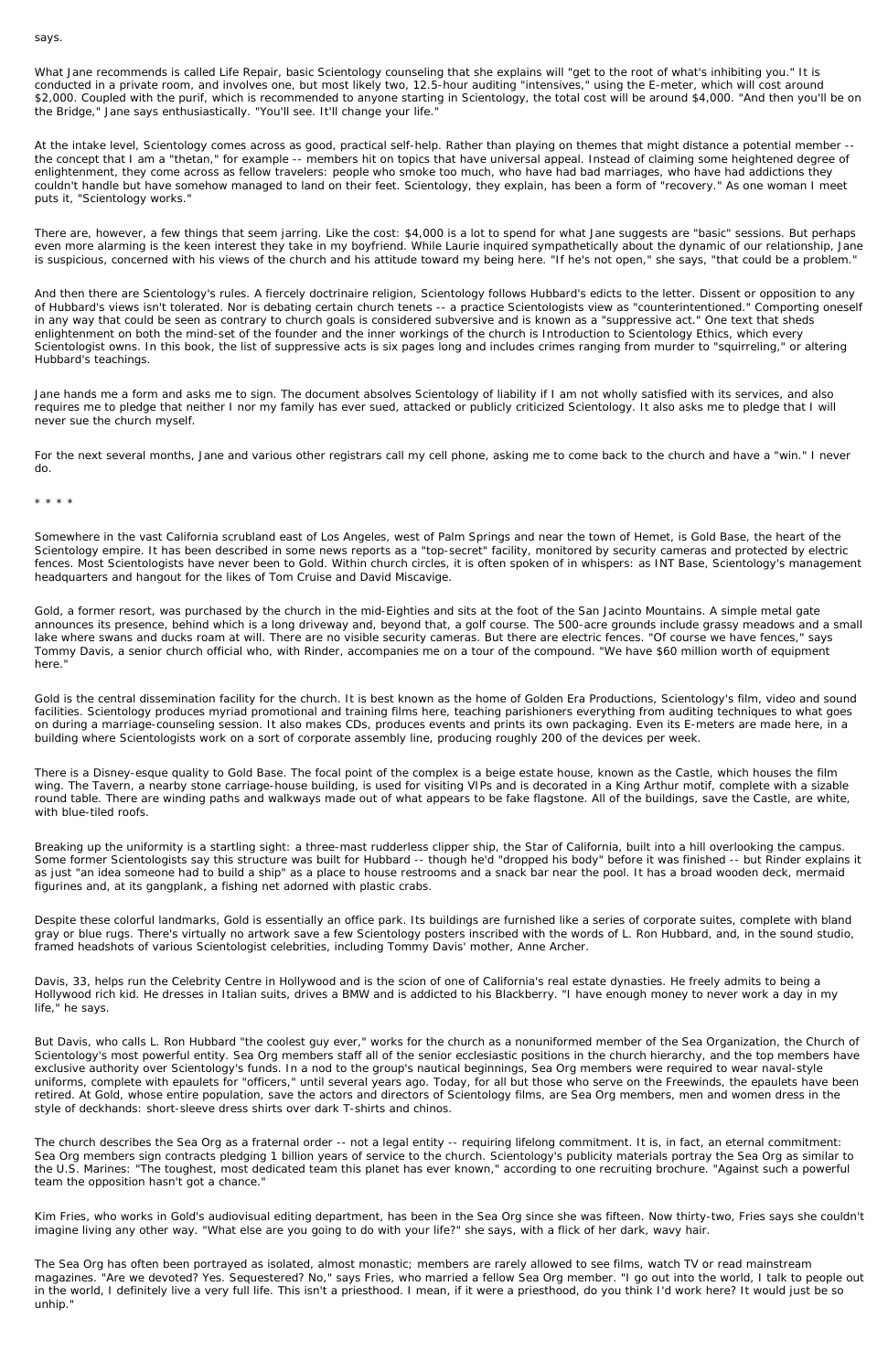Gold is seen as the place "every Sea Org member aspires to work," says Rinder. There are expansive grounds to wander, a crystal-blue pool in which to swim; the dining hall is large and features low-fat and vegetarian entrees. A tiny shop sells cigarettes, juice, soft drinks and junk food.

In my ten or so hours at Gold, I am aware of being taken on an elaborately orchestrated junket, in which every step of my day has been plotted and planned. I don't blame the group for wanting to present its best face; at least half of my conversations with Rinder and Davis pertain in one way or another to what Scientology perceives as a smear campaign on the part of the mainstream media. A chief complaint is that reporters, eager for a story, take the words of lapsed members as gospel. Davis says Scientology gets little credit for the success of its social-betterment programs, which include Narconon and also literacy and educational programs. "Look around," says Davis. "People are out here busting their butt every day to make a difference. And one guy who leaves because he wants to go to the movies gets to characterize the whole organization? That sucks."

Scientologists do not look kindly on critics, particularly those who were once devout. Apostasy, which in Scientology means speaking out against the church in any public forum, is considered to be the highest form of treason. This is one of the most serious "suppressive acts," and those who apostatize are immediately branded as "Suppressive Persons," or SPs. Scientologists are taught that SPs are evil -- Hitler was an SP, says Rinder. Indeed, Hubbard believed that a full 2.5 percent of the population was "suppressive." As he wrote in the *Dianetics and Scientology Technical Dictionary*, a suppressive person is someone who "goofs up or vilifies any effort to help anybody and particularly knife with violence anything calculated to make human beings more powerful or more intelligent."

When Christman split from the church, her husband and most of her friends -- all of them Scientologists -- refused to talk to her again. Apostates are not just discredited from the church; they are also excommunicated, isolated from their loved ones who, under Scientology rules, must sever or "disconnect" from them. Scientology defines those associated with Suppressive People as "Potential Trouble Sources," or PTS.

Given this viewpoint, I wonder why anyone with connections to Scientology would critique them publicly. "Makes them famous," Rinder says. "They do it for their fifteen minutes."

Scientology has been extremely effective at attacking its defectors, often destroying their credibility entirely, a policy that observers call "dead agenting." Some of the church's highest-profile critics say they have been on the receiving end of this policy. In the past six years, Tory Christman claims, the church has spread lies about her on the Internet, filed suit against her for violating an injunction for picketing on church property and attempted to get her fired from her job. Rinder dismisses Christman as a "wacko" and says her allegations are "absolute bullshit."

Rinder says disconnection is a policy of last resort. "The first step is always to try to *handle* the situation," he says. A "handling" generally refers to persuading a wayward member to return to the church in order to maintain contact with his family. The parent of someone who's apostatized might call his child and ask him to "handle" a problem by essentially recanting. "They'll ask them to make some amends, show they can be trusted . . . something to make up the damage," says Davis. Those amends might range from volunteering in a literacy program to taking a public advocacy role - - campaigning against psychiatry, for example.

But some people, the officials admit, refuse to be handled. What happens to them? "Then I guess not believing in Scientology means more to them than not seeing their family," Davis says.

Discussion, as some academics like Kent note, isn't encouraged in Scientology, nor in Scientology-oriented schools. It is seen as running counter to the teachings of Scientology, which are absolute. Thus, debate is relegated to those in the world of "Wogs" -- what Scientologists call non-Scientologists. Or, as Hubbard described them, "common, ordinary, run-of-the-mill, garden-variety humanoid[s]."

Excommunication is nothing new in organized religion. A number of sects have similar policies to Scientology's: the Amish, the Mormon Fundamentalists, the Jehovah's Witnesses. All have a rationale. Scientology's rationale is very simple: "We are protecting the good of the religion and all the parishioners," says Rinder.

"It's for the good of the group," says Davis.

"How are you going to judge what is and isn't the worst tenets and violations of the Church of Scientology?" Rinder asks. "*You* aren't a Scientologist." Complaints about these policies, he adds, "come from people who aren't Scientologists [anymore]. What do they give a shit for anymore? They left!"

I spend a lot of time talking about the question of apostasy with Rinder and Davis. Both feel the church has been miscast. "Somewhere there is a concept that we hold strings over all these people and control them," says Rinder. But provided you don't denounce Scientology, it's perfectly fine to leave the church, he says. "Whatever. What's true for you is true for you." Nothing will happen to those who lose their faith, he says, unless they "tell bald-faced lies to malign and libel the organization -- unless they make it seem like something it isn't."

\* \* \* \*

Paul James is not this twenty-two-year-old man's real name. He is the son of established Scientologists, blond and blue-eyed, with the easy smile and chiseled good looks of a young Matt Damon. He has had no contact with the church since he was seventeen. "I honestly don't know how people can live psychotically happy all the time," Paul tells me over coffee one afternoon at his small, tidy house outside Los Angeles. "Or *thinking* that they're happy," he adds with a grin. "I'm talking about that fake-happiness thing that people make themselves believe."

Like Natalie, Paul was educated by Scientology tutors, sent to Scientologist-run private schools and put "on course" at his church. Unlike her, he hated it. "I never found anything in Scientology that had to do with spiritual enlightenment," he says. "As soon as common sense started hitting me" -- around the age of ten -- "it creeped me out."

Though there are a significant number of second-generation Scientologists who, like Natalie, are devoted to the church, there are also kids like Paul.

This, says the University of Alberta's Stephen Kent, is to be expected. One "unanticipated consequence" of the widespread conversions of young people to sects like Scientology in the 1960s and 1970s, Kent says, has been a "wave" of defections of these members' adult children.

A fundamental element of Scientology is that children are often regarded as small adults -- "big thetans in little bodies," as some parents call them. Paul's parents worked eighteen-hour days for the church, he says, and generally left him and his older brother to their own devices. "My brother was baby-sitting me by himself when he was eleven years old," Paul says. When his brother went off with his friends, "I'd get home from school and be wandering around the [apartment] complex."

Paul's school was no more structured, he says. Students were encouraged to work at their own pace on subjects of their choosing, and, according to Paul, received little guidance from teachers, who are called "supervisors." I found this to be true at the Delphi Academy in Lake View Terrace, California, part of a network of elite schools that use Hubbard's study technology. Maggie Reinhart, Delphi's director, says that this technique forces a student to take an active role in his education. A number of Scientology kids have thrived in this environment. Others, like Paul, felt lost. "I just kind of roamed from classroom to classroom and nobody cared," he says. At Delphi, I saw teachers assisting certain students, but there was no generalized "teaching," no class discussions.

Paul met very few Wogs growing up, and those he did know often didn't understand him. Scientology has its own unique lexicon. "It's kind of like being a French Canadian," Paul explains. "You speak one thing out in the world and another thing at home."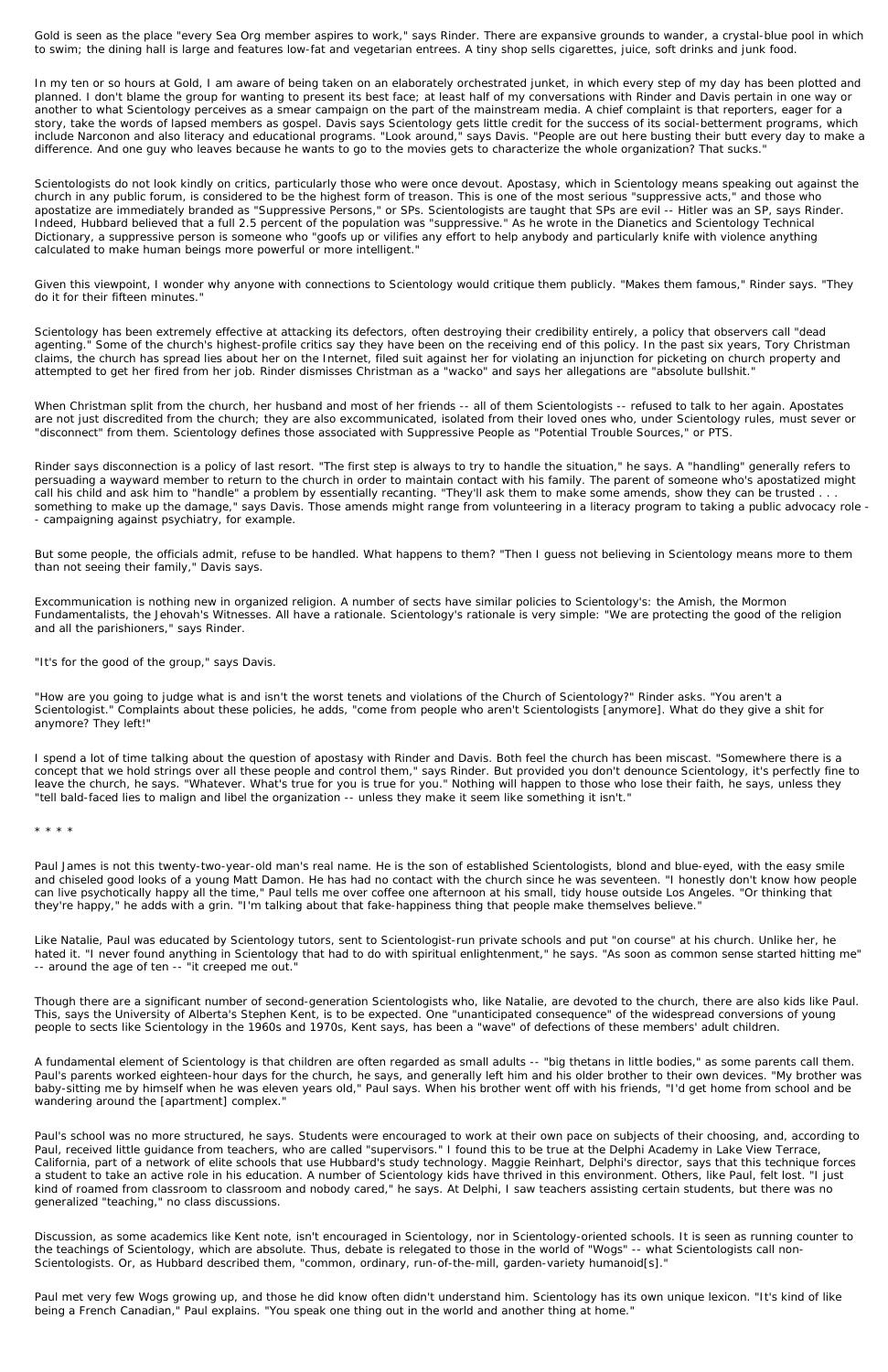Many kids who've grown up in Scientology describe it as Natalie did: "a bubble" that exists in tandem with the mainstream world. "It's impossible to understand it unless you've lived it," says Paul.

Even when you've lived it, as one young woman notes, it's hard to fully understand. This twenty-two-year-old, whom we'll call Sara, left Scientology in high school. After leaving, she and a friend who quit with her sat down with a dictionary. "We looked up all the words we used [because] we didn't know if we were speaking English or not," she says.

Hubbard created Scientology's language to be unique to its members. It includes words that are interpretations, or variations, of standard terms: "isness," for example, which Scientology's glossaries say, in essence, means "reality." But there are also words that are wholly made up, such as "obnosis," which means "observation of the obvious."

The chaotic world, as one might call it in the mainstream, is, in Scientology, "enturbulated," which means "agitated and disturbed." To correct, or solve, personal or societal problems requires the proper application of "ethics," which in Scientology refers to one's moral choices, as well as to a distinct moral system. Those who conduct themselves correctly have their ethics "in." Those who misbehave are "out-ethics." A person's harmful or negative acts are known as "overts." Covering them up is known as a "withhold."

All of these terms, and many more, are contained in a number of Scientology dictionaries, all written by Hubbard. Scientologists consider word comprehension and vocabulary skills to be essential parts of their faith.

The Hubbard Study Technology is administered in schools through an organization called "Applied Scholastics"; it emphasizes looking up any unknown or "misunderstood" word in a dictionary, and never skipping past a word you don't understand. This same study method is used in church, where adults of all ages and levels of advancement spend hours poring over dictionaries and course manuals.

One key word is "gradient," which is defined in the official Scientology and Dianetics glossary as "a gradual approach to something, taken step by step, level by level, each step or level being, of itself, easily surmountable so that, finally, quite complicated and difficult activities or high states of being can be achieved with relative ease." This principle, the glossary notes, "is applied to both Scientology processing and training."

Another key belief is "communication." One of Scientology's basic courses is "Success Through Communication," taught to young people and adults. It involves a series of drills, known as "training routines," or "TRs." One drill asks students to close their eyes and simply sit, sometimes for hours. Another asks them to stare at a partner, immobile. A third requires students to mock, joke with or otherwise verbally engage their partner. The partner must passively receive these comments without moving or saying a word.

Paul arrived at Mace-Kingsley when he was thirteen, and stayed for three and a half years. As he tells it, he underwent what sounds like a typical "boot camp" experience, complete with hard labor, bad food, tough supervision -- all with a high price tag, roughly \$30,000 per year. The school

These drills, Scientologists say, help improve what they call their "confront," which in Scientology's lexicon means "the ability to be there comfortably and perceive." A fourth drill requires students to pose a series of questions to one another, such as "Do fish swim?" Their partner may respond in any way they like, with the question being asked repeatedly until the partner answers correctly. Sara's favorite drill involved an ashtray: "You tell it to stand up, sit down, and you 'move' the ashtray for hours. You're supposed to be beaming your intention into the ashtray, and the supervisor is going to tell you if you're intent enough."

At Delphi, students take a course called "Improving Conditions." "Conditions" refers to key Hubbard principles. Charted on a scale, they relate to one's relationship to oneself and to those within one's organization, school or "group." A Scientologist's goal, it's often noted, is to "improve conditions."

From highest to lowest, the Conditions are: Power, Power Change, Affluence, Normal, Emergency, Danger, Non-Existence, Liability, Doubt, Enemy, Treason and Confusion. Together, these conditions form the spine of the practical application of Scientology "ethics," which is, many say, the true heart of the faith. "Ethics," as a Scientological term, is defined as "rationality toward the greatest good for the greatest number of dynamics," as well as "reason and the contemplation of optimum survival."

To survive, Scientology applies its philosophy, or "ethics tech," across a broad social and societal scale. They do good works -- indeed, as Rinder notes, "Scientologists are driven by a real concern for the well-being of others. They see the world around them and want to do something about it."

But the church's drug-treatment and literacy programs and anti-psychiatry campaigns do more than just evangelize through charity; in fact, they exist largely to help prepare people to become Scientologists. Once a person is drug-free, psychiatrist-free and literate, he is qualified for auditing. And auditing is the centerpiece of Scientology. "It's all about going up the Bridge," says Paul.

Paul began auditing when he was four. Rebellious by nature, he says it did very little for him. By the age of eleven or twelve, he says, "I was so out of control, my parents had no idea what to do with me."

Scientologists run a number of boarding schools around the country, including the prestigious Delphian School, in the Willamette Valley of Oregon, which counts Earthlink founder Sky Dayton among its graduates. Scientologists' kids who caused trouble, or otherwise displeased their parents, have been sent to more restrictive private boarding schools. Paul was sent to Mace-Kingsley Ranch, located on 2,000 acres in New Mexico, which was closed in 2002.

enforced a rigid Scientology focus that many former students now say served as both a mechanism of control and a form of religious indoctrination.

The process began for all new students with an IQ test and the Purification Rundown, which Paul says was given to kids as young as eight or nine years old. Then they were administered the Oxford Capacity Analysis, created by Scientologists in 1953. The test was designed to find out the student's "tone," or emotional state, in preparation for auditing. Students were audited daily at the ranch. By the age of sixteen, Paul says, he'd grown so used to the process, he'd figured out how to "trick" the E-meter: By remaining calm enough for no electrical charge to register, he was often able to hide most of his inner feelings from his auditors and his "case supervisor," who oversaw his progress.

But not always. "There are things they wanted to know, and they'd just keep asking until you finally told them," he says. "They'd get me to tell them about lies, or things that were bad, right down to my thoughts -- some of which were overts." So were some of his deeds. Masturbation is an overt - strictly forbidden in Scientology, as Hubbard believed that it can slow one's process to enlightenment. "It's not evil, just out-ethics," says Paul. "They'll dig it up in session and tell you to stop because it's slowing you down."

Another overt is homosexuality, which Hubbard believed was a form of sexual "deviance" best treated by therapy, or institutionalization. This view was espoused by many psychiatrists of Hubbard's generation. Mainstream psychiatry has changed its view since the 1950s. Scientology as an institution takes no formal position on issues like gay marriage, but homosexuality, sexual promiscuity or any other form of "perversion" ranks low on Scientology's "tone scale," a register of human behavior Hubbard described in his 1951 book *Science of Survival: Prediction of Human Behavior*.

This book, according to Mike Rinder, is perhaps the most important Scientology text after *Dianetics*. In it, Hubbard denounced virtually every sexual practice that doesn't directly relate to marriage and children. "Such people should be taken from the society as rapidly as possible . . . for here is the level of the contagion of immortality and the destruction of ethics," he wrote of homosexuals. "No social order will survive which does not remove these people from its midst."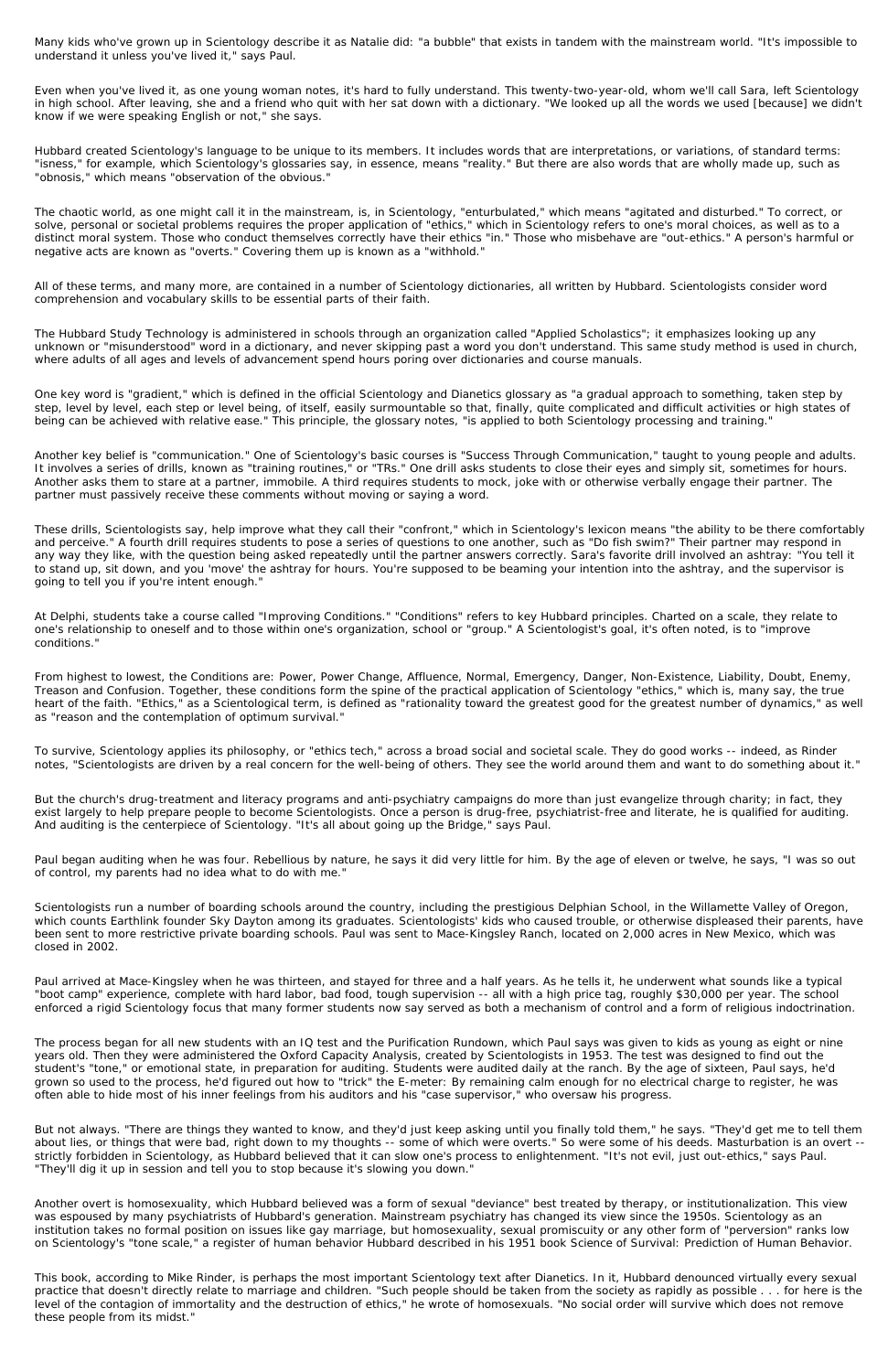In auditing, Scientologists are frequently asked about their sexual thoughts or practices, particularly in the special auditing sessions called "security checks." This process requires a church member to write down any break with the ethical code. Security checks are administered to every Scientologist on the Bridge, and particularly to all OTs, who must be checked every six months "to make sure they're using the tech correctly," as church officials explain. In September, I received, through a source, a faxed copy of the standard security-check sheet for adults. Its questions include "Have you ever been involved in an abortion?" "Have you ever practiced sex with animals?" "Have you ever practiced sodomy?" "Have you ever slept with a member of a race of another color?" as well as "Have you ever had any unkind thoughts about L. Ron Hubbard?"

Paul resisted his security checks -- he says he sometimes fell asleep during the sessions. But Sara, who says she went through months of "sec checks" after deciding, at age fifteen, that she didn't want to be a Scientologist any longer, says she was highly disturbed by the process. At first, she says, counselors at her church tried to "clear" her. She was forced to repeatedly look up words in the dictionary to make sure she misunderstood nothing about Scientology. Then they gave her a security check. "For months I'm going to the church every night after school, and I'm in this fucking basement for four hours a night, on the E-meter," she says. "They're asking me questions about sex -- every personal question known to man." If she tried to leave, Sara adds, the auditors would physically block her path and force her back in her chair. Officials say this forced auditing is for the subjects' own good, as it might be harmful if they were to leave a session before they were ready.

"Scientology has a plausible explanation for everything they do -- that's the genius of it," says Sara. "But make no mistakes: Scientology is brainwashing."

\* \* \* \*

Jeffrey Aylor was thirteen when he joined the sea Organization. Raised in a Scientology family in Los Angeles, he was at church one day when a Sea Org recruiter approached him. "What are you doing with your life?" he asked the teen.

Jeffrey had no idea what to say. "I'm thirteen, I'm not doing anything with my life," Jeffrey said. The recruiter asked him if he wanted to "help" people. Jeffrey said, "Sure. What kid doesn't want to help people?"

Thus began Jeffrey's immersion into the tightly wound world of the Sea Org, where he would spend the next seven years of his life. In that time, he would see fewer than ten movies, would rarely listen to music and never had sex. Though theoretically reading newspapers and magazines was allowed -- *USA Today* is sold openly on Gold Base -- in practice it was discouraged, along with surfing the Internet and watching TV. Indeed, all contact with the world at large was "entheta." "I never considered myself a Scientologist until I joined the Sea Org," Jeffrey says.

Jeffrey's indoctrination began with a boot camp known as the "Estates Project Force," or EPF. There, he learned to march, salute and perform manual labor. Physical work is a key training technique for new recruits. Jeffrey's sister, for instance, went through the EPF when she was twelve and was forced to crawl through ducts that were roach- and rat-infested. Like the TRs, this kind of work, Jeffrey explains, is meant to raise a person's "confront," enabling them to be more in control of their environment.

After the EPF, Jeffrey was given a blue shirt, blue tie and dark-blue trousers, and sent to work as a receptionist at the American Saint Hill Organization for spiritual training, on Scientology's expansive Hollywood campus. He was paid fifty dollars per week and worked an average of fifteen hours per day, including an hour or two of auditing and other training. Home was a large barracks-style room in a building where Jeffrey lived with about twenty other boys and men. In seven years, Jeffrey says, he saw his family just a handful of times. His only free time was the few hours he received on Sunday mornings to do his laundry. Hubbard believed strongly in productivity, which he saw as highly ethical behavior. "We reward production and up-statistics and penalize nonproduction and down-statistics," he wrote in *Introduction to Scientology Ethics*.

Eventually, Jeffrey found himself on "PTS watch," monitoring Sea Org members who wanted to leave the order. According to church officials, Sea Org members can leave anytime they want. But in practice, the attitude is "the only reason you'd want to leave is because you've done something wrong," says Jeffrey. This would call for a round of "sec checks," which would continue throughout the "route out" process, which can take up to a year. During that time, former Sea Org members have asserted, they are subjected to so much pressure they often decide not to leave after all.

To make sure no one would leave before their route-out was complete, Jeffrey would shadow them: "I've been assigned to go and sleep outside somebody's door -- all night, for as many nights as it takes -- on the floor, against the door, so I could feel if they opened it. If they went to the bathroom, someone would stand right outside. Someone is always there."

Some wayward members have "disappeared" for long periods of time, sent to special Scientology facilities known as the "Rehabilitation Project Force." Created by Hubbard in 1974, the RPF is described by the church as a voluntary rehabilitation program offering a "second chance" to Sea Org members who have become unproductive or have strayed from the church's codes. It involves intensive physical labor (at church facilities) and auditing and study sessions to address the individual's personal problems. The process is given a positive spin in church writings. "Personnel 'burnout' is not new to organizations," a post on Scientology's official Web site reads, in relation to the RPF, "but the concept of complete rehabilitation is."

Former Sea Org members who've been through the program charge that it is a form of re-indoctrination, in which hard physical labor and intense ideological study are used to break a subject's will. Chuck Beatty, a former Sea Org member, spent seven years in the RPF facilities in Southern California, from 1996 to 2003, after expressing a desire to speak out against the church. For this, he was accused of "disloyalty," a condition calling for rehabilitation. "My idea was to go to the RPF for six or eight months and then route out," says Beatty. "I thought that was the honorable thing to do." In the RPF he was given a "twin," or auditing partner, who was responsible for making sure he didn't escape. "It's a prison system," he says, explaining that all RPFers are watched twenty-four hours per day and prevented from having contact with the outside world. "It's a mind-bending situation where you feel like you're betraying the group if you try to leave."

Quiet and disciplined by nature, Jeffrey never minded the regimentation and order of the Sea Org. "I was wrapped up in work," he says. "And that's what I liked doing. And I thought I was helping people." But when he became ill, his perspective radically changed. For the first six years of his Sea Org service, Jeffrey had kept his asthma and other health issues in check. In the spring of 2004, he began to develop severe chest pains. By the summer, he was unable to work. By fall, he could barely get out of bed.

Scientologists believe that most illnesses are products of a person's own psychic traumas -- they are brought upon themselves. Sea Org members are promised medical care for any illness, but Jeffrey says that he received little medical attention or money with which to seek outside medical care. Instead, he was sent to Ethics counseling. When that didn't cure him, it was suggested he return to the EPF to repeat his training.

Even while bedridden, "if I wasn't there pushing somebody to take me to a doctor . . . it didn't happen," he says. Lying in bed one night, Jeffrey listened to a taped lecture given by L. Ron Hubbard, in which he made his famous statement "If it isn't true for you, it isn't true." For Jeffrey, this began a questioning process that would eventually lead to his leaving Scientology altogether. "Nobody can force Scientology upon you, but that is exactly what was happening to me," he says.

And so, one day last February, he asked for some time off to see a doctor. Then he called his mother and asked her to come get him. When she arrived the next morning, Jeffrey left his keys and his Sea Organization ID card behind on his bed. Then, taking only his clothes, he left.

Now twenty-three, Jeffrey lives in a small mountain town more than four hours from Los Angeles. Since his "escape," as he calls it, from the Sea Org, he has not returned to the church. He has never spoken out about his experiences, which he still insists "weren't all that bad." But because he left the Sea Org without permission, he has been declared suppressive. Soon, he believes, his family still in the church will have nothing more to do